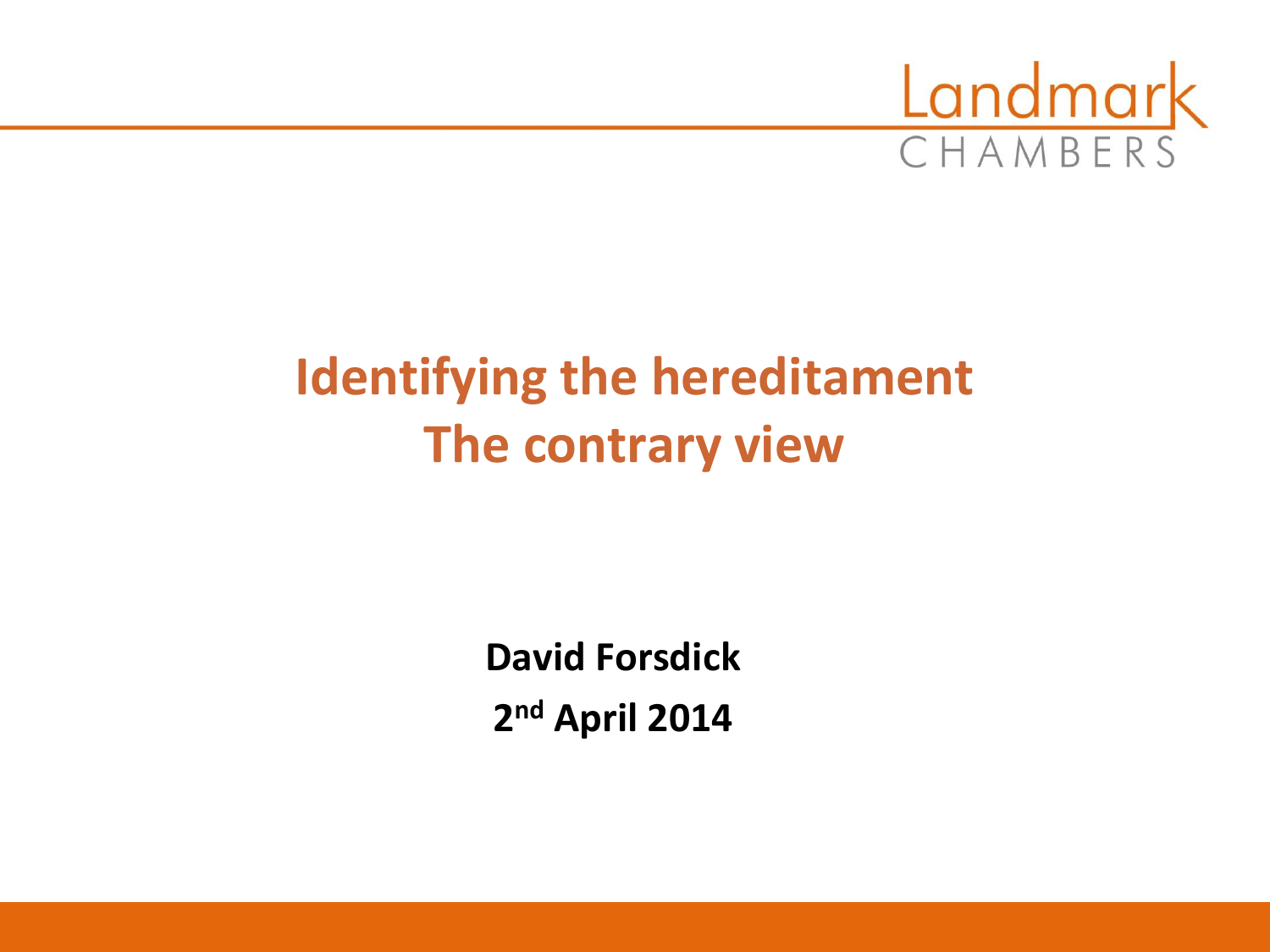## **Gilbert – the leading case**

### The general rule:

(1) same curtilage or contiguous – unless exceptions apply

(2) not in same curtilage or contiguous  $-$  "as a general rule" must be treated as separate even if used by the same occupier for the same purpose;

(3) separated only by a public highway - "general rule" still applies but….

#### The exception:

- the third rule is not inflexible; essentially one whole e.g. golf course, nobleman's park, "so essential to one another"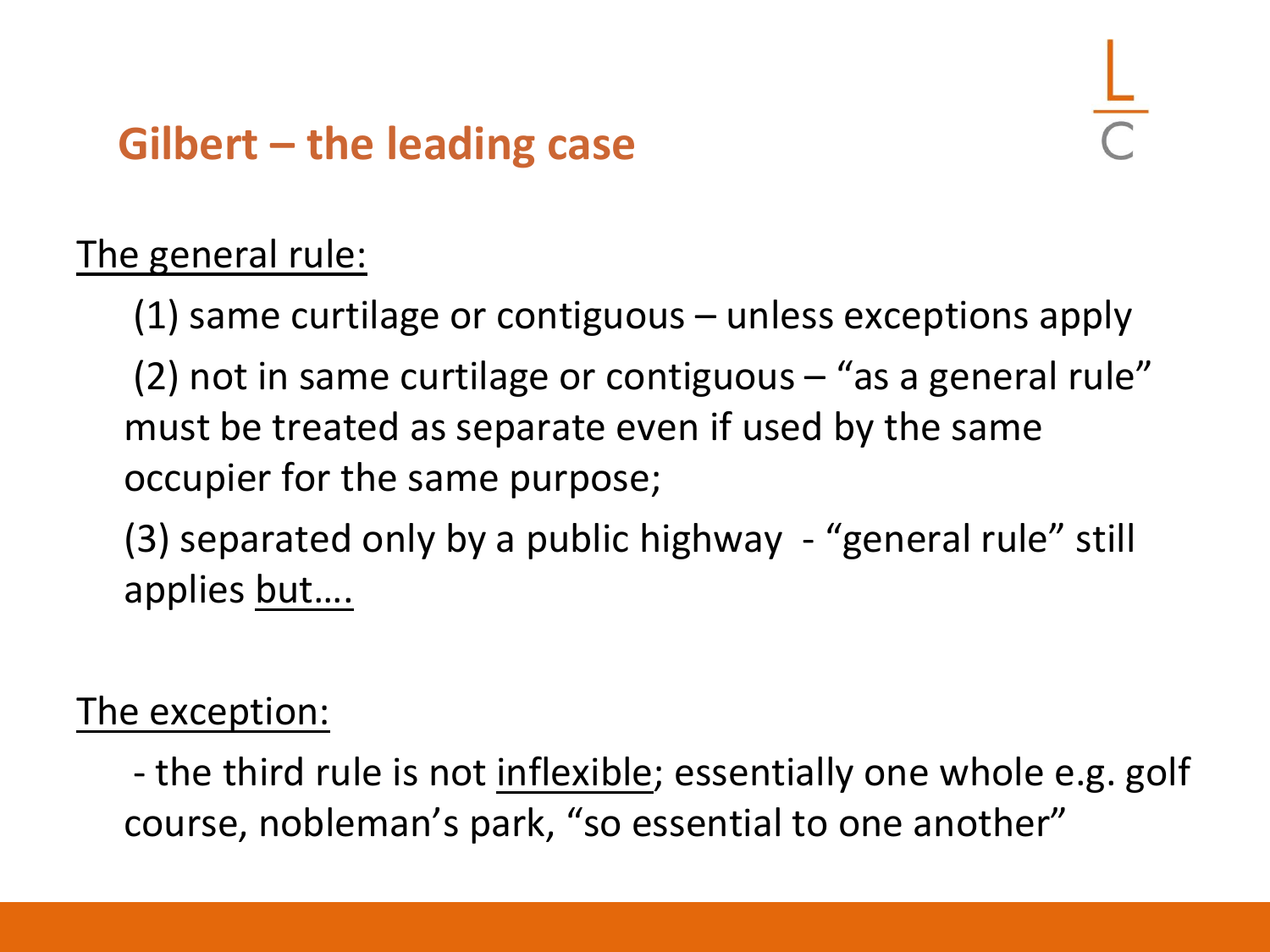# **Gilbert – principled departure from a strict approach?**

Gilbert recognised that contiguity was not a hard and fast rule to which no exceptions could be made.

The following principles appear to emerge (some more clearly than others) from the pre-1967 case law (principally *Gilbert*):

- a. first and foremost, what is or is not a hereditament is a question of fact: Morris LJ in *Gilbert* @ p51 following *North East Railway Co v. York Union* [1900] 1 QB 733; and Parker LJ at p55. It is only if immaterial considerations are taken into account in answering that question or there is a misdirection in law that this Court will intervene;
- b. the weight to be attached to legally relevant considerations is for the decision maker and not for this Court on appeal: Morris LJ in *Gilbert* @ p51 and p52 and Parker LJ @ p54;
- c. attempts to lay down inflexible propositions which are inevitably or invariably applicable is inappropriate: Denning LJ @ p49; Morris LJ @ p52 and Parker LJ at p54;
- d. although it may be an appropriate starting point, there is no general rule that premises in the same occupation which are geographically and structurally separate (and if capable of being separately let) will necessarily be separate hereditaments: Morris LJ @ p52; Parker LJ @ p54 – "not decisive in all cases" or Denning  $LJ \omega p49 -$ "not inflexible" rule;
- e. in borderline cases, it will be appropriate to adopt a commonsense assessment of the features of the case than to have recourse to some standard formula: Morris LJ at p52;
- f. there is a wide range of considerations which are legally relevant to the question of fact: listed (but not exhaustively) by Parker LJ  $\omega$  p53-54. There is no indication in any of the case law that this list of relevant factors is exhaustive or immutable.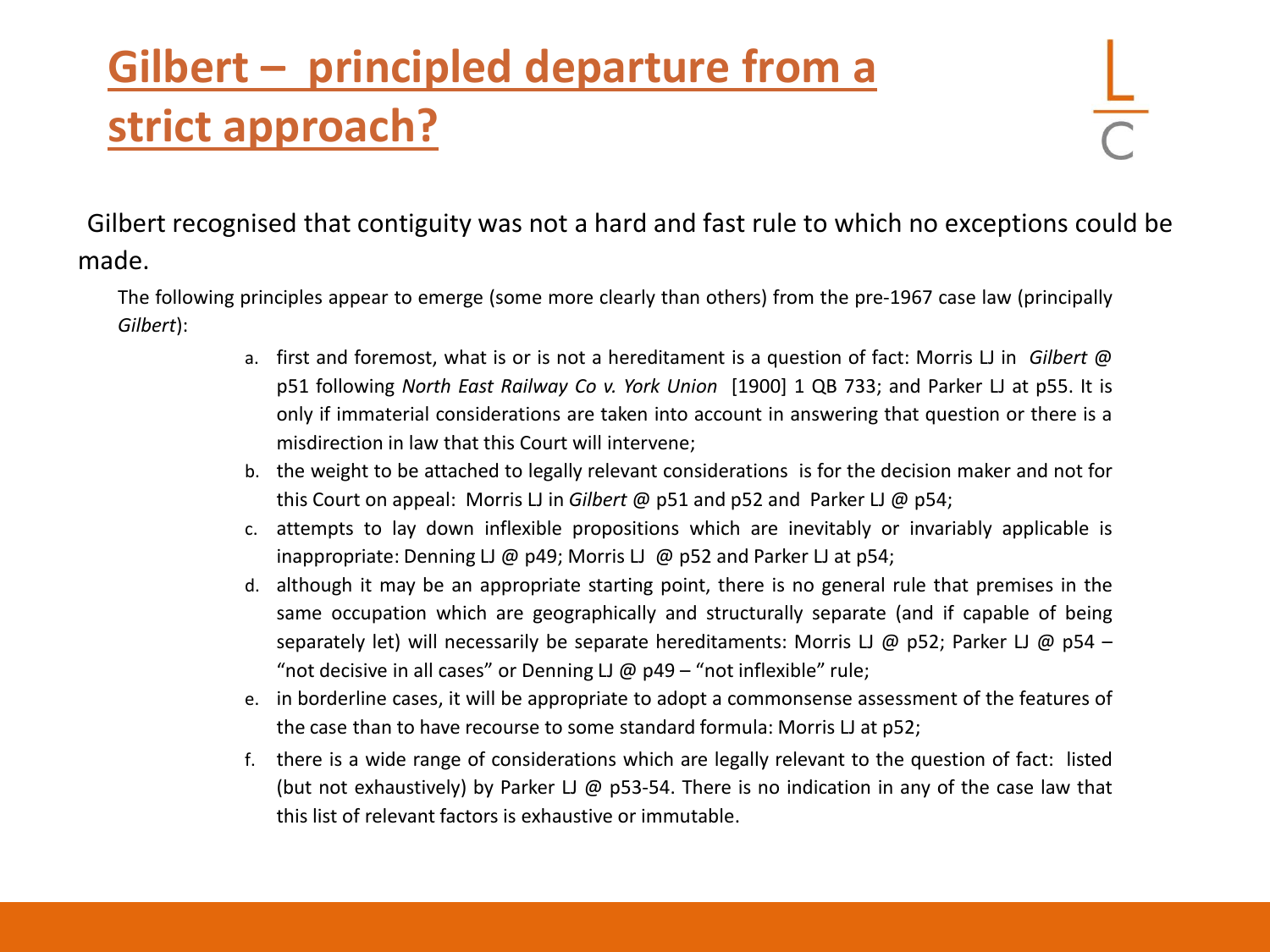

Contiguous floors occupied by the same firm even if reliant on common parts for access between the floors can be a single hereditament.

Non-contiguous floors occupied by the same firm reliant on common parts for access between the floors cannot be.

Why? What is the principled basis for such an approach?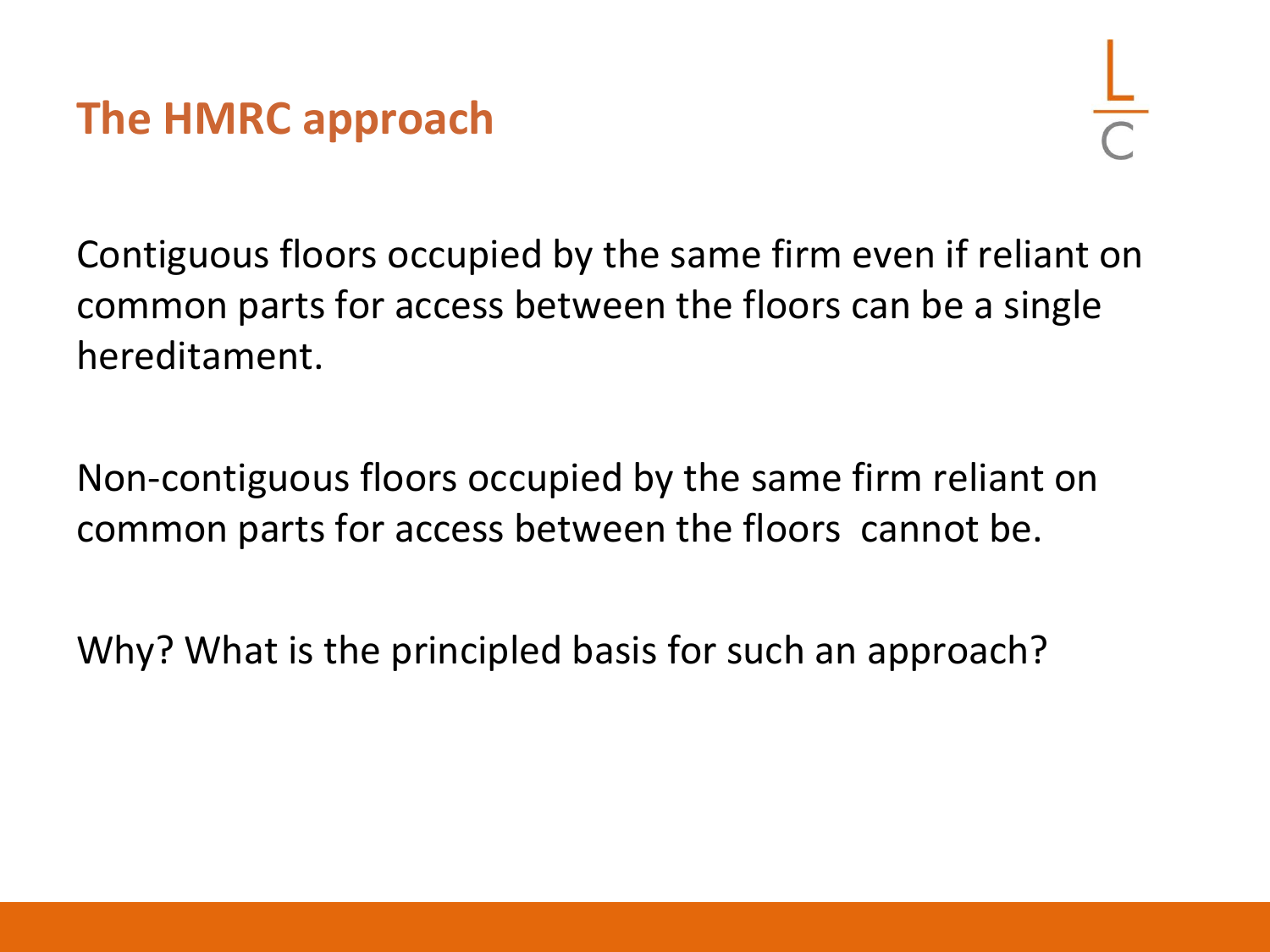Once it is recognised that there is no hard and fast rule and that there is scope for exceptions, on what principled basis

should one apply exceptions?

- (a) if a factory and workshop on opposite sides of the road can be a single hereditament, why not two stories of an office linked by a lift?
- (b)if two contiguous floors of an office block can be a single hereditament, why not two non-contiguous?
- (c) if two adjoining office suites can be a single hereditament, why not two office suites across the corridor from each other? – Canary Wharf - large floor plates, four office suites in each corner of building with central common parts.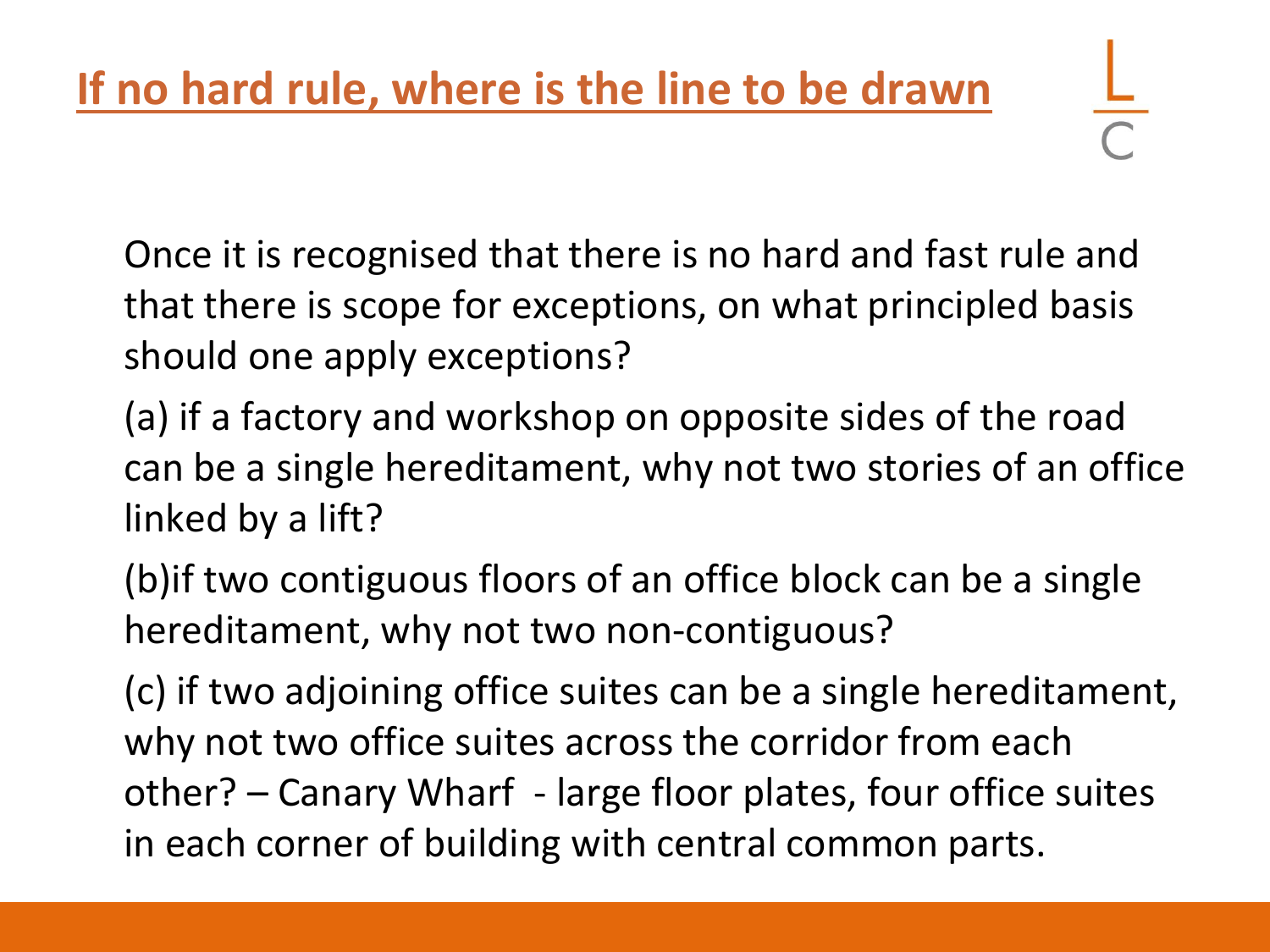### **Canary Wharf Example**

Four suites of offices on each corner – common parts (excuse my drawing)

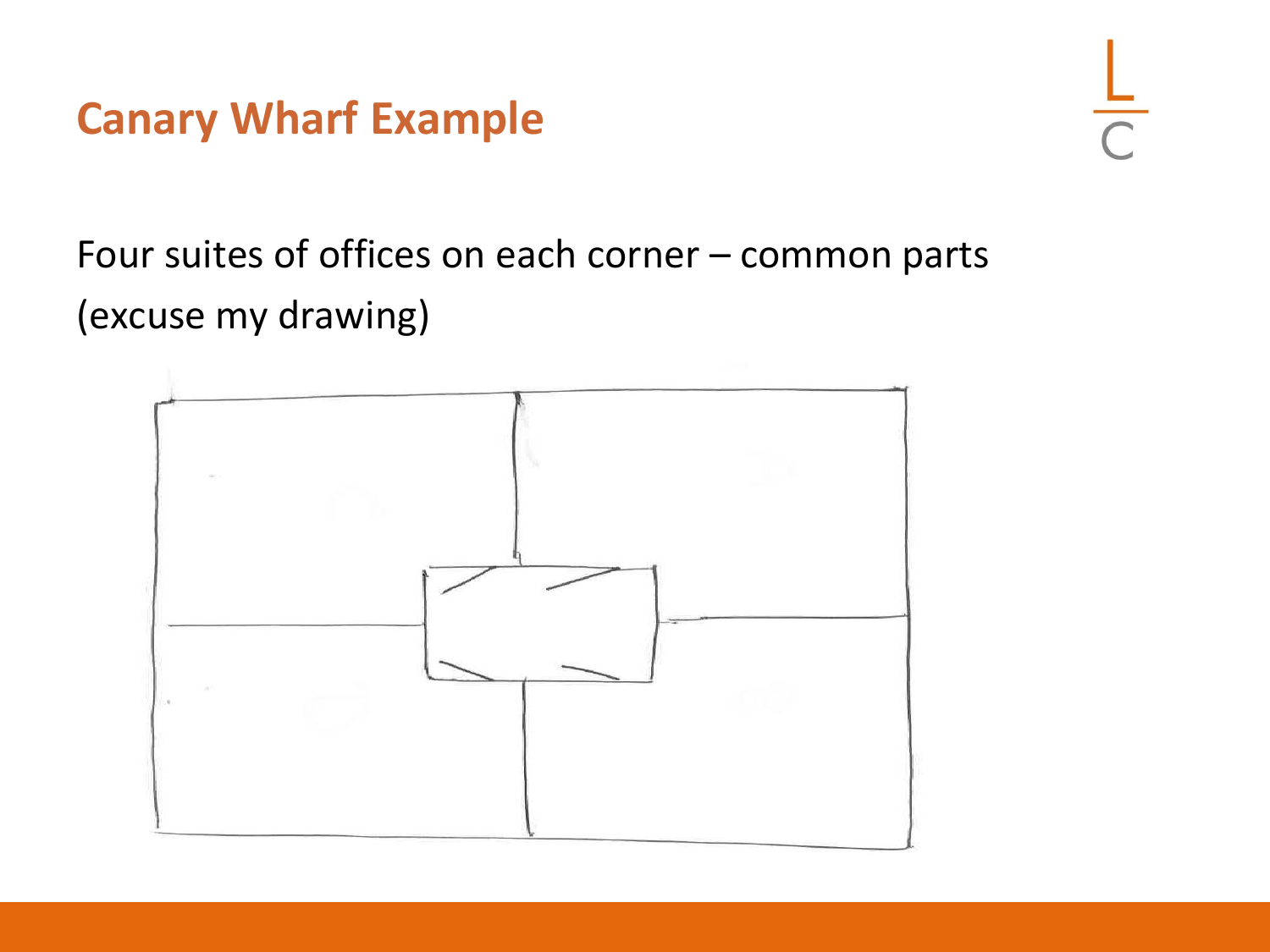# **A question of fact?**

LC and CA in Woolway emphasised that the *Gilbert* fact finding role of the decision maker: [34].

- lack of practical significance to separation;
- physical test same building/red line;
- separate floors linked by a direct lift no practical difference to contiguous floors linked by a lift.
- -geographical test survives
- no departure from established principles

Are those principles right? Supreme Court to decide.